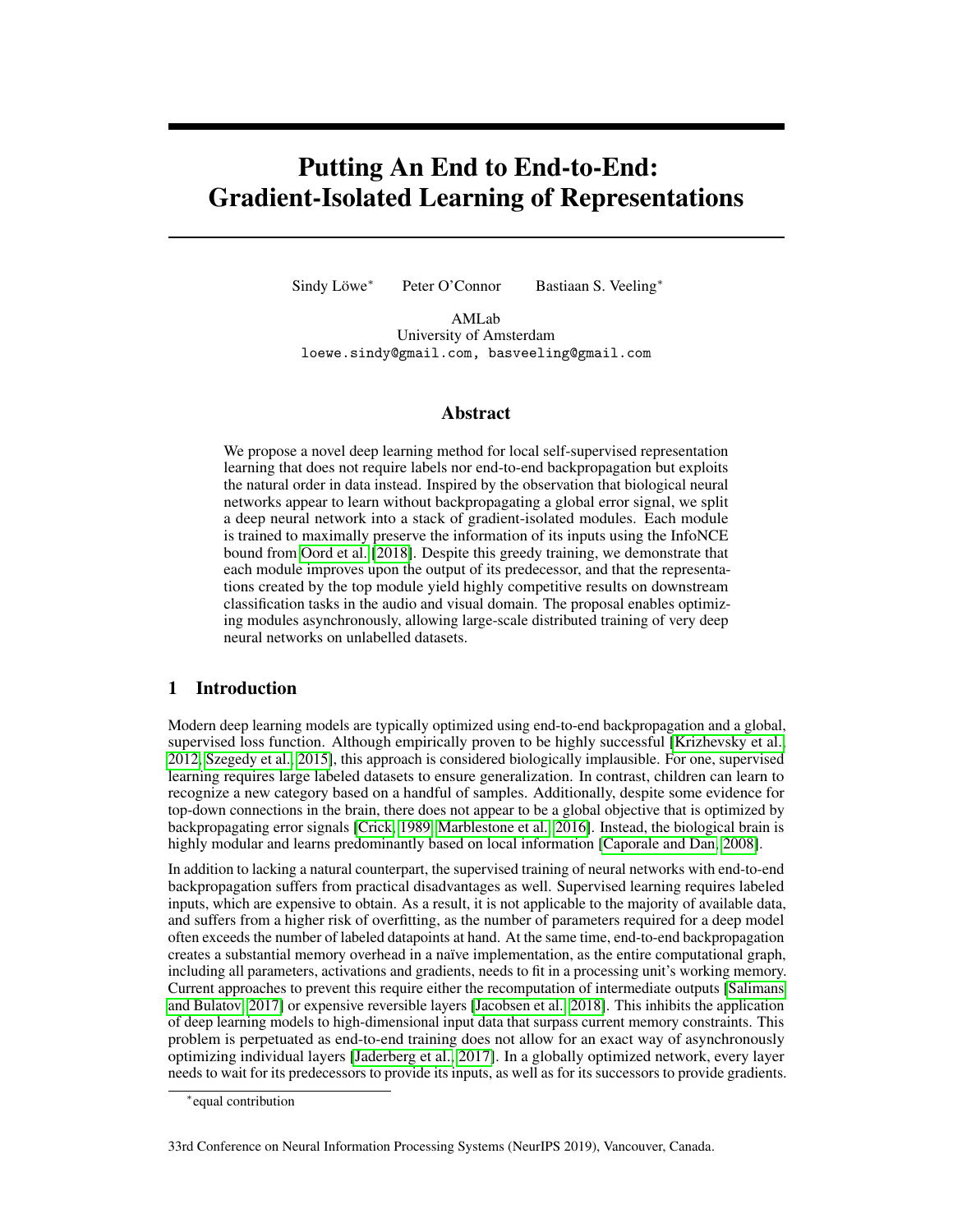<span id="page-1-1"></span>

Figure 1: The Greedy InfoMax Learning Approach. (Left) For the self-supervised learning of representations, we stack a number of modules through which the input is forward-propagated in the usual way, but gradients do not propagate backward. Instead, every module is trained greedily using a local loss. (Right) Every encoding module maps its inputs  $z_t^{m-1}$  at time-step t to  $g_{enc}^m(\text{GradientBlock}(z_t^{m-1})) = z_t^m$ , which is used as the input for the following module. The InfoNCE objective is used for its greedy optimization. This loss is calculated by contrasting the predictions of a module for its future representations  $z_{t+k}^m$  against negative samples  $z_j^m$ , which enforces each module to maximally preserve the information of its inputs. We optionally employ an additional autoregressive module  $g_{ar}$ , which is not depicted here.

This forward and backward locking of the network caused by the backpropagation algorithm impedes the efficiency of hardware accelerator design due to a lack of locality.

In this paper, we introduce a novel learning approach, *Greedy InfoMax* (GIM), that improves upon these problems. Drawing inspiration from biological constraints, we remove end-to-end backpropagation by dividing a deep architecture into gradient-isolated modules that we train using a greedy, self-supervised loss per module. Given unlabeled high-dimensional sequential or spatial data, we encode it iteratively, module by module. By using a loss that enforces the individual modules to maximally preserve the information of their inputs, we enable the stacked model to collectively create compact representations that can be used for downstream tasks. Our contributions are as follows:[1](#page-1-0)

- The proposed Greedy InfoMax algorithm achieves strong performance on audio and image classification tasks despite greedy self-supervised training.
- This enables asynchronous, decoupled training of neural networks, allowing for training arbitrarily deep networks on larger-than-memory input data.
- We show that mutual information maximization is especially suited for layer-by-layer greedy optimization, and argue that this reduces the problem of vanishing gradients.

# 2 Background

In order to create compact representations from data that are useful for downstream tasks, we assume that natural data exhibit so-called *slow features* [\[Wiskott and Sejnowski, 2002\]](#page-12-0). It is theorized that such features are highly effective for downstream tasks such as object detection or speech recognition. To illustrate: a patch of a few milliseconds of raw speech utterances shares information with neighboring patches such as the speaker identity, emotion, and phonemes, while it does not necessarily share these with random patches drawn from other utterances. Similarly, a small patch from a natural image shares many aspects with neighboring patches such as the depicted object or lighting conditions.

Recent work [\[Hjelm et al., 2019,](#page-9-2) [Oord et al., 2018\]](#page-11-0) has proposed how we can exploit this to learn representations that maximize the *mutual information* shared among neighbors. In this work, we focus specifically on Contrastive Predictive Coding (CPC) [\[Oord et al., 2018\]](#page-11-0). This self-supervised

<span id="page-1-0"></span> $1$ Our code is available at [https://github.com/loeweX/Greedy\\_InfoMax.](https://github.com/loeweX/Greedy_InfoMax)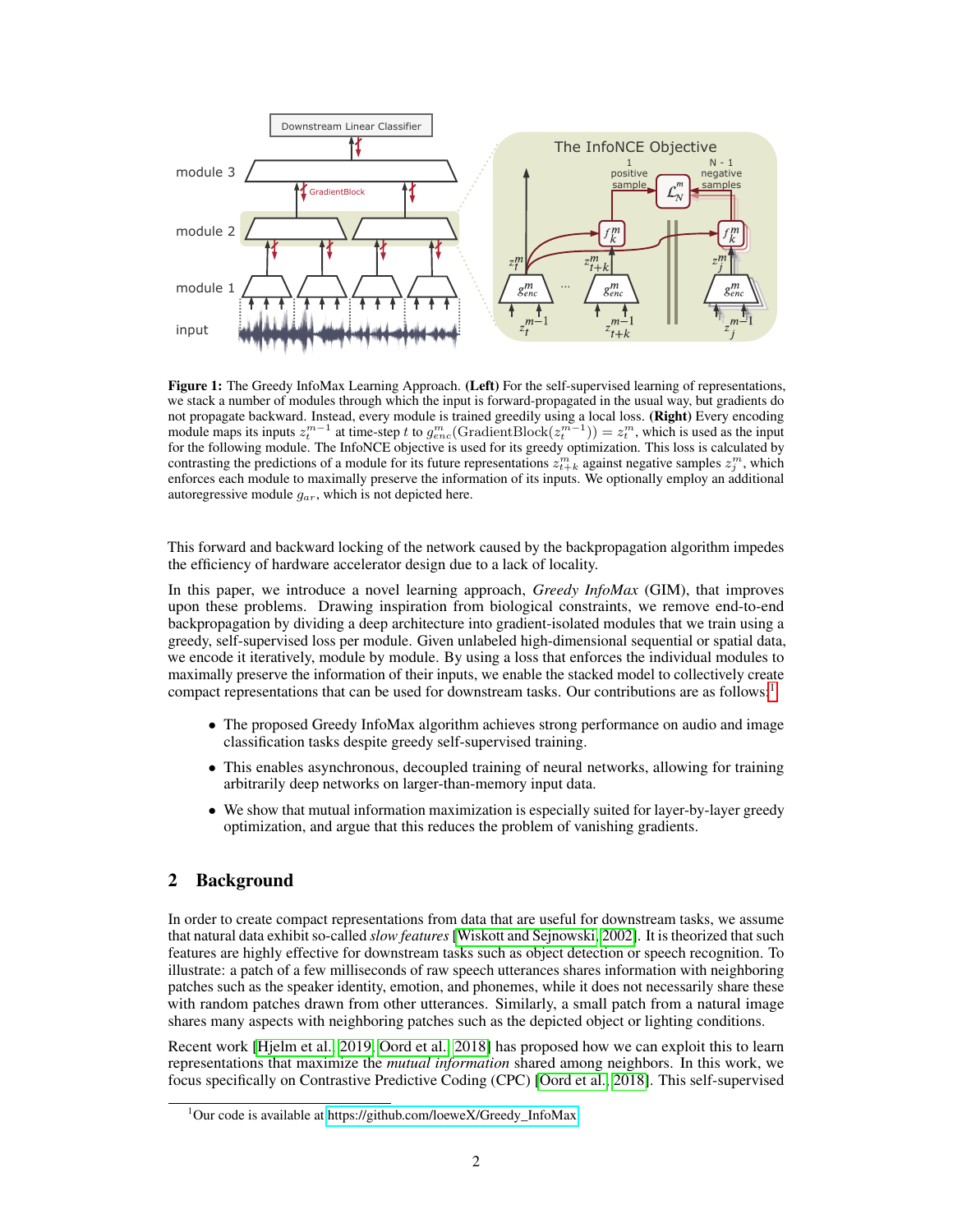end-to-end learning approach extracts useful representations from sequential inputs by maximizing the mutual information between the extracted representations of temporally nearby patches.

In order to achieve this, CPC first processes the sequential input signal  $x$  using a deep encoding model  $g_{enc}(x_t) = z_t$ , and additionally produces a representation  $c_t$  that aggregates the information of all patches up to time-step t using an autoregressive model  $g_{ar}(z_{0:t}) = c_t$ . Then, the mutual information between the extracted representations  $z_{t+k}$  and  $c_t$  of temporally nearby patches is maximized by employing a specifically designed global probabilistic loss: Following the principles of Noise Contrastive Estimation (NCE) [\[Gutmann and Hyvärinen, 2010\]](#page-9-3), CPC takes a bag  $X =$  $\{z_{t+k}, z_{j_1}, z_{j_2},...z_{j_{N-1}}\}$  for each delay k, with one "positive sample"  $z_{t+k}$  which is the encoding of the input that follows k time-steps after  $c_t$ , and  $N-1$  "negative samples"  $z_{j_n}$  which are uniformly drawn from all available encoded input sequences.

Each pair of encodings  $(z_i, c_t)$  is scored using a function  $f(\cdot)$  to predict how likely it is that the given  $z_i$  is the positive sample  $z_{t+k}$ . In practice, [Oord et al. \[2018\]](#page-11-0) use a log-bilinear model  $f_k(z_j, c_t) = \exp(z_j^T W_k c_t)$  with a unique weight-matrix  $W_k$  for each k-steps-ahead prediction. The scores from  $f(\cdot)$  are used to predict which sample in the bag X is correct, leading to the InfoNCE loss:

<span id="page-2-0"></span>
$$
\mathcal{L}_N = -\sum_k \mathbb{E}\left[\log \frac{f_k(z_{t+k}, c_t)}{\sum_{z_j \in X} f_k(z_j, c_t)}\right].
$$
\n(1)

This loss is used to optimize both the encoding model  $g_{enc}$  and the auto-regressive model  $g_{ar}$  to extract the features that are consistent over neighboring patches but which diverge between random pairs of patches. At the same time, the scoring model  $f_k$  learns to use those features to correctly classify the matching pair. In practice, the loss is trained using stochastic gradient descent with minibatches drawn from a large dataset of sequences, and negative samples drawn uniformly from all sequences in the minibatch. Note, that no min-max issues arise as found in adversarial training.

As a result of this configuration, one can derive that the optimal solution for  $f$  is proportional to the following density ratio [\[Oord et al., 2018\]](#page-11-0):

$$
f_k(z_{t+k}, c_t) \propto \frac{p(z_{t+k}|c_t)}{p(z_{t+k})}.\tag{2}
$$

This insight allows us to reformulate  $-\mathcal{L}_N$  as a lower bound on the mutual information  $I(z_{t+k}, c_t)$ , as demonstrated in the appendix of [Oord et al. \[2018\]](#page-11-0) and proven by [Poole et al. \[2018\]](#page-11-3). Minimizing the loss  $\mathcal{L}_N$  thus optimizes the mutual information between consecutive patch representations  $I(z_{t+k}, c_t)$ , which in itself lower bounds the mutual information  $I(x_{t+k}, c_t)$  between the future input  $x_{t+k}$  and the current representation  $c_t$ . [Hyvarinen and Morioka](#page-10-4) [\[2016\]](#page-10-4) show that a similar patch-contrastive setup leads to the extraction of a set of conditionally-independent components, such as Gabor-like filters found in the early biological vision system.

Layer-wise Information Preservation in Neuroscience [Linsker \[1988\]](#page-10-5) developed the InfoMax principle in 1988. It theorizes that the brain learns to process its perceptions by maximally preserving the information of the input activities in each layer. On top of this, neuroscience suggests that the brain predicts its future inputs and learns by minimizing this prediction error [\[Friston, 2010\]](#page-9-4). Empirical evidence indicates, for example, that retinal cells carry significant mutual information between the current and the future state of their own activity [\[Palmer et al., 2015\]](#page-11-4). [Rao and Ballard](#page-11-5) [\[1999\]](#page-11-5) indicate that this process may happen at each layer within the brain. Our proposal draws motivation from these theories, resulting in a method that learns to preserve the information between the input and the output of each layer by learning representations that are predictive of future inputs.

## 3 Greedy InfoMax

In this paper, we pose the question if we can effectively optimize the mutual information between representations at each layer of a model in isolation, enjoying the many practical benefits that greedy training (decoupled, isolated training of parts of a model) provides. In doing so, we introduce a novel approach for self-supervised representation learning: Greedy InfoMax (GIM). As depicted on the left side of Figure [1,](#page-1-1) we take a conventional deep learning architecture and divide it by depth into a stack of M modules. This decoupling can happen at the individual layer level or, for example, at the level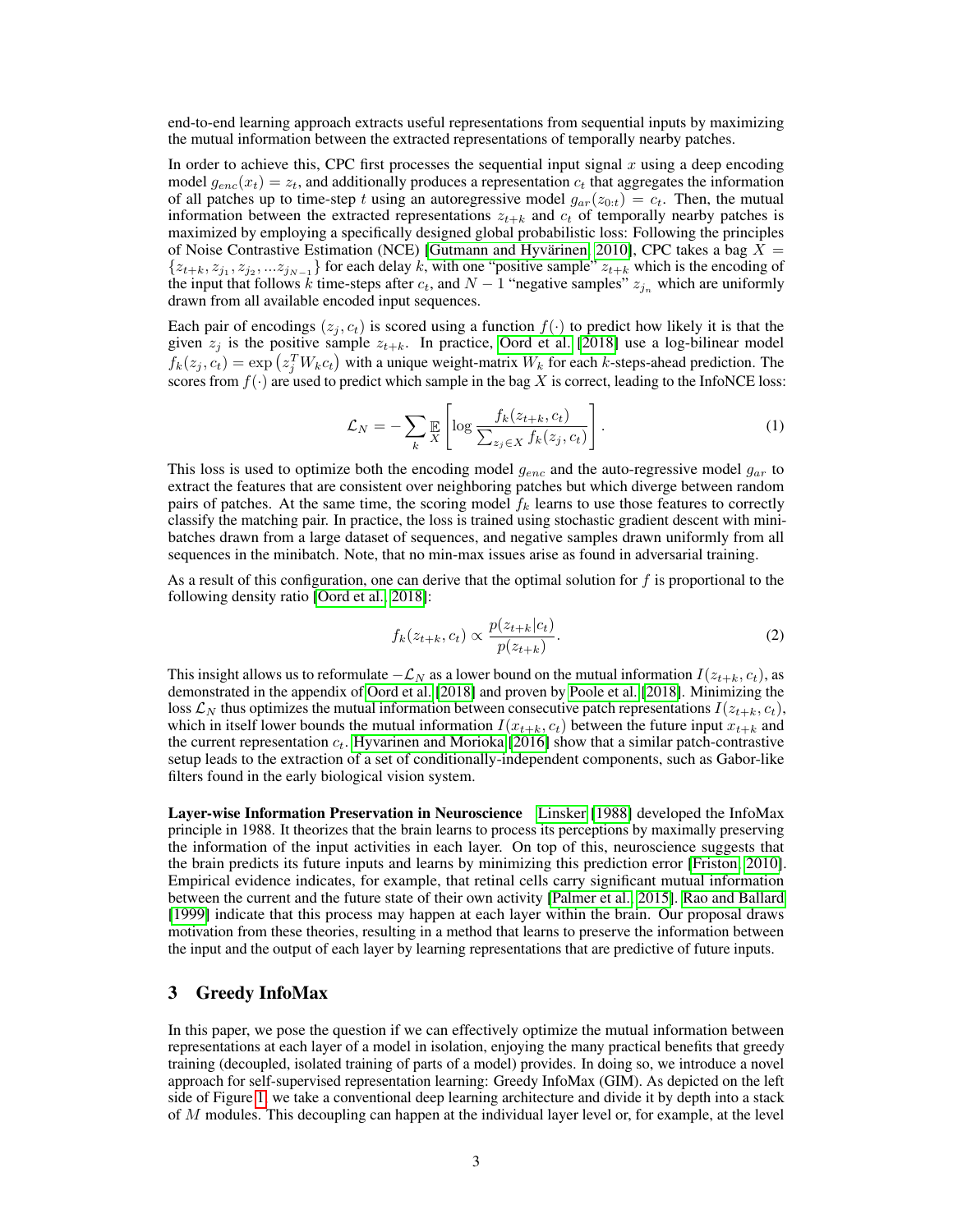<span id="page-3-1"></span>

Figure 2: Groups of 4 image patches that excite a specific neuron, at 3 levels in the model (rows). Despite unsupervised greedy training, neurons appear to extract increasingly semantic features. Best viewed on screen.

of blocks found in residual networks [\[He et al., 2016\]](#page-9-5). Rather than training this model end-to-end, we prevent gradients from flowing between modules and employ a local self-supervised loss instead, additionally reducing the issue of vanishing gradients.

As shown on the right side of Figure [1,](#page-1-1) each encoding module  $g_{enc}^m$  within our architecture maps the output from the previous module  $z_t^{m-1}$  to an encoding  $z_t^m = g_{enc}^m(\text{GradientBlock}(z_t^{m-1}))$ . No gradients are flowing between modules, which is enforced using a gradient blocking operator defined as GradientBlock(x)  $\triangleq x, \nabla$  GradientBlock(x)  $\triangleq 0$ . [Oord et al. \[2018\]](#page-11-0) propose to use the output of an autoregressive model  $g_{ar}(z_{0:t}) = c_t$  to contrast against future predictions  $z_{t+k}$ . However, our preliminary results showed that this did not improve results if applied at every module in the stack and optimizing it requires backpropagation through time, which is considered biologically implausible. Therefore, we train each module  $g_{enc}^m$  using the following module-local InfoNCE loss:

$$
f_k^m(z_{t+k}^m, z_t^m) = \exp\left(z_{t+k}^m{}^T W_k^m z_t^m\right) \tag{3}
$$

<span id="page-3-0"></span>
$$
\mathcal{L}_N^m = -\sum_k \mathbb{E}\left[\log \frac{f_k^m(z_{t+k}^m, z_t^m)}{\sum_{z_j^m \in X} f_k^m(z_j^m, z_t^m)}\right].\tag{4}
$$

After convergence of all modules, the scoring functions  $f_k^m(\cdot)$  can be discarded, leaving a conventional feed-forward neural network architecture that extracts features  $z_t^M$  for downstream tasks:

$$
z_t^M = g_{enc}^M \left( g_{enc}^{M-1} \left( \cdots g_{enc}^1 \left( x_t \right) \right) \right). \tag{5}
$$

For certain downstream tasks, a broad context is essential. For example, in speech recognition, the receptive field of  $z_t^M$  might not carry enough information to distinguish phonetic structures. To provide this context, we reintroduce the autoregressive model  $g_{ar}$  as an independent module that we optionally append to the stack of encoding modules, resulting in a context-aggregate representation  $c_t^M = g_{ar}^M$  (GradientBlock  $(z_{0:t}^{M-1})$ ). In practice, a GRU or PixelCNN-style model can serve in this role. We train this module independently using the following altered scoring function:

$$
f_k^M(z_{t+k}^{M-1}, c_t^M) = \exp\left(\text{GradientBlock}\left(z_{t+k}^{M-1}\right)^T W_k^M c_t^M\right). \tag{6}
$$

Iterative Mutual Information Maximization Similarly to the InfoNCE loss in Equation [\(1\)](#page-2-0), our module-local InfoNCE loss in Equation [\(4\)](#page-3-0) maximizes a lower bound on the mutual information  $I(z_{t+k}^m, z_t^m)$  between nearby patch representations, encouraging the extraction of slow features.

Most importantly, it follows from [Oord et al.](#page-11-0) [\[2018\]](#page-11-0), that the module-local InfoNCE loss also maximizes the lower bound of the mutual information  $I(z_{t+k}^{m-1}, z_t^m)$  between the future input to a module and its current representation. This can be seen as a maximization of the mutual information between the input and the output of a module, subject to the constraint of temporal disparity. Thus, the InfoNCE loss can successfully enforce each module to maximally preserve the information of its inputs, while providing the necessary regularization [\[Hu et al., 2017,](#page-10-6) [Krause et al., 2010\]](#page-10-7) for circumventing degenerate solutions. These factors contribute to ensuring that the greedily optimized modules provide meaningful inputs to their successors and that the network as a whole provides useful features for downstream tasks without the use of a global error signal.

Practical Benefits Applying GIM to high-dimensional inputs, we can optimize each module in sequence to decrease the memory costs during training. In the most memory-constrained scenario,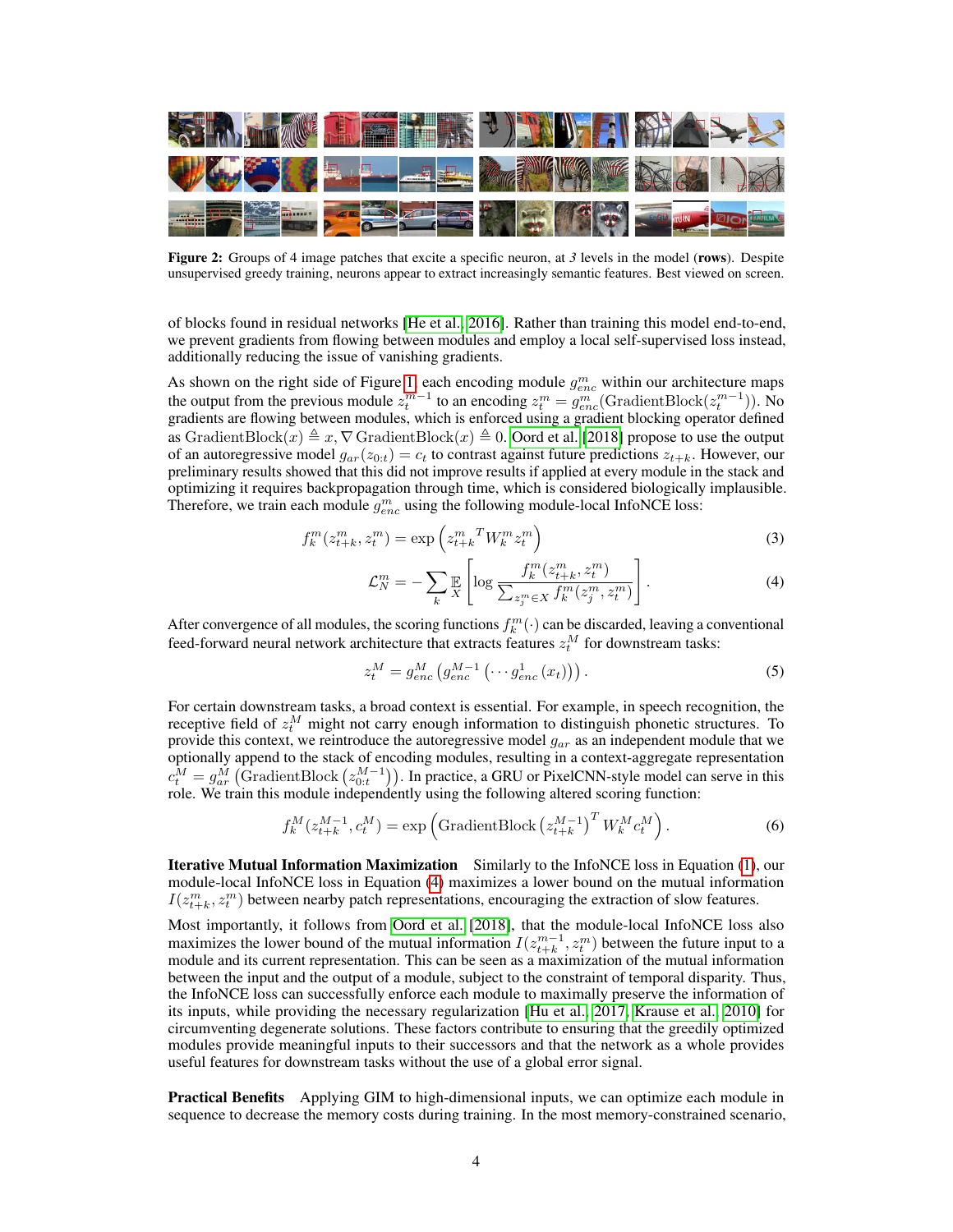<span id="page-4-0"></span>Table 1: STL-10 classification results on the test set. The GIM model outperforms the CPC model, despite a lack of end-to-end backpropagation and without the use of a global objective.  $(\pm$  standard deviation over 4 training runs.)

Table 2: GPU memory consumption during training. All models consist of the ResNet-50 architecture and only differ in their training approach. GIM allows efficient greedy training.

| Method                             | Accuracy $(\%)$ | Method            | GPU memory (GB) |
|------------------------------------|-----------------|-------------------|-----------------|
| Deep InfoMax [Hielm et al., 2019]  | 78.2            | Supervised        | 6.3             |
| Predsim [Nøkland and Eidnes, 2019] | 80.8            | CPC.              | 7.7             |
| Randomly initialized               | 27.0            | GIM - all modules | 7.0             |
| Supervised                         | 71.4            | GIM - 1st module  | 2.5             |
| Greedy Supervised                  | 65.2            |                   |                 |
| CPC.                               | $80.5 \pm 3.1$  |                   |                 |
| <b>Greedy InfoMax (GIM)</b>        | $81.9 \pm 0.3$  |                   |                 |

individual modules can be trained, frozen, and their outputs stored as a dataset for the next module, which effectively removes the depth of the network as a factor of the memory complexity.

Additionally, GIM allows for training models on larger-than-memory input data with architectures that would otherwise exceed memory limitations. Leveraging the conventional pooling and strided layers found in common network architectures, we can start with small patches of the input, greedily train the first module, extract the now compressed representation spanning larger windows of the input and train the following module using these.

Last but not least, GIM provides a highly flexible framework for the training of neural networks. It enables the training of individual parts of an architecture at varying update frequencies. When a higher level of abstraction is needed, GIM allows for adding new modules on top at any moment of the optimization process without having to fine-tune previous results.

## 4 Experiments

We test the applicability of the GIM approach to the visual and audio domain. In both settings, a feature-extraction model is divided by depth into modules and trained without labels using GIM. The representations created by the final (frozen) module are then used as the input for a linear classifier, whose accuracy scores provide us with a proxy for the quality and generalizability of the representations created by the self-supervised model.

#### <span id="page-4-1"></span>4.1 Vision

To apply Greedy InfoMax to natural images, we impose a top-down ordering on 2D images. We follow [Hénaff et al.](#page-9-6) [\[2019\]](#page-9-6), [Oord et al. \[2018\]](#page-11-0) by extracting a grid of partly-overlapping patches from the image to restrict the receptive fields of the representations. For each patch  $x_{i,j}$  in row i and column j of this grid, we predict up to K patches  $x_{i+K,j}$  in the rows underneath, skipping the first overlapping patch  $x_{i+1,j}$ . Random contrastive samples are drawn with replacement from all samples available inside a batch, using 16 contrastive samples for each evaluation of the loss. No autoregressive module  $g_{ar}$  is used for GIM in this regime.

Experimental Details We focus on the STL-10 dataset [\[Coates et al., 2011\]](#page-9-7) which provides an additional unlabeled training dataset. For data augmentation, we take random  $64 \times 64$  crops from the  $96 \times 96$  images, flip horizontally with probability 0.5 and convert to grayscale. We divide each image of  $64 \times 64$  pixels into a total of  $7 \times 7$  local patches, each of size  $16 \times 16$  with 8 pixels overlap. The patches are encoded by a ResNet-50 v2 model [\[He et al., 2016\]](#page-9-5) without batch normalization [\[Ioffe](#page-10-8) [and Szegedy, 2015\]](#page-10-8). We split the model into three gradient-isolated modules that we train in sync and with a constant learning rate. After convergence, a linear classifier is trained – without finetuning the representations – using a conventional softmax activation and cross-entropy loss. This linear classifier accepts the patch representations  $z_{i,j}^M$  from the final module and first average-pools these, resulting in a single vector representation  $z^M$ . Remaining implementation details are presented in Appendix A.1.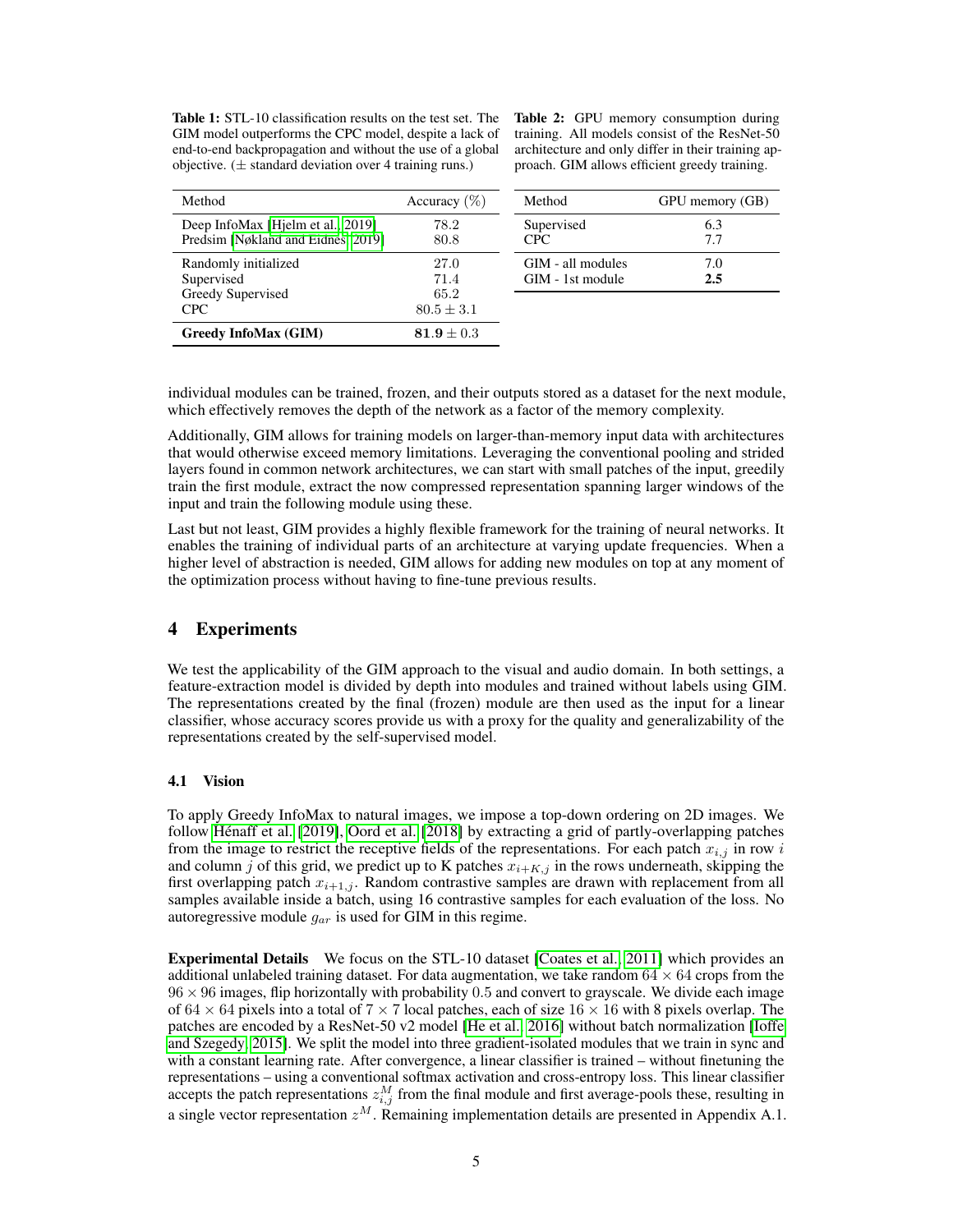<span id="page-5-1"></span><span id="page-5-0"></span>

<span id="page-5-3"></span><span id="page-5-2"></span>Figure 3: Training curves for optimizing all modules *simultaneously* (blue) or *iteratively*, one at a time (red). While there is no difference in the training methods for the first module  $(a)$ , later modules  $(b, c)$  start out with a lower loss and tend to overfit more when trained iteratively on top of already converged modules.

Results As shown in Table [1,](#page-4-0) *Greedy InfoMax (GIM)* outperforms its end-to-end trained *CPC* counterpart, despite its unsupervised features being optimized greedily without any backpropagation between modules. An equivalent *randomly initialized* feature extraction model exhibits poor performance, showing that GIM extracts useful features. Training the feature extraction model end-to-end and fully *supervised* performs worse, likely due to the small size of the annotated dataset resulting in overfitting. Although this could potentially be circumvented through regularization techniques [\[De-](#page-9-8)[Vries and Taylor, 2017\]](#page-9-8), the self-supervised methods do not appear to require regularization as they benefit from the full unlabeled dataset. Using a *greedy supervised* approach for training the feature model impedes performance, which suggests that mutual information maximization is unique in its direct applicability to greedy optimization.

In comparison with the recently proposed *Deep InfoMax* model from [Hjelm et al. \[2019\]](#page-9-2) which uses a slightly different end-to-end mutual information maximization approach, AlexNet [\[Krizhevsky et al.,](#page-10-0) [2012\]](#page-10-0) as their feature-extraction model and an additional hidden layer in the supervised classification model, GIM comes out favorably. Finally, we see that we outperform the state-of-the-art biologically inspired *Predsim* model from [Nøkland and Eidnes \[2019\]](#page-11-6), which trains individual layers of a VGG like architecture [\[Simonyan and Zisserman, 2014\]](#page-11-7) using two supervised loss functions.

In Figure [2,](#page-3-1) we visualize patches that neurons in intermediate modules of the GIM model are sensitive to. This demonstrates that modules later in the model focus on increasingly abstract features. Overall, the results demonstrate that complicated visual tasks can be approached using greedy self-supervised optimization, which can utilize large-scale unlabeled datasets.

Asynchronous memory usage GIM provides a significant practical advantage arising from the greedy nature of optimization: modules can be trained in isolation given cached outputs from previous modules, effectively removing the depth of the network as a factor of the memory complexity. Measuring the allocated GPU memory of the previously studied models during training (Table [2\)](#page-4-0), indicates that this theoretical benefit holds in practice as well. After splitting the architecture into three separately trainable modules, we can reduce the GPU memory consumption by a factor of 2.8 by training the modules asynchronously (*GIM - 1st module*) compared to training them simultaneously (*GIM - all modules*).

We evaluate whether training modules asynchronously influences the quality of the representations. Focusing on the extreme case, we optimize each module until convergence and fix its parameters, before we train the next module on top of it. This *iteratively* trained model achieves an accuracy of 79.8% on the image classification downstream task. Thus, the performance declines slightly in comparison to the *simultaneously* trained model, as previously shown in Table [1](#page-4-0) with 81.9% accuracy.

The training curves of the two models as shown in Figure [3](#page-5-0) provide some insight into this decreased performance. The learning curves of the first module (Figure [3a\)](#page-5-1) reflect that there is no difference in its training in the two models. Modules two and three (Figures [3b](#page-5-2) and [3c\)](#page-5-3), however, reveal a crucial difference. The *iteratively* trained modules show a larger divergence between the training and validation loss, indicating stronger overfitting. We tentatively attribute this to the regularizing effect from the initially noisy inputs received by the higher modules when training simultaneously.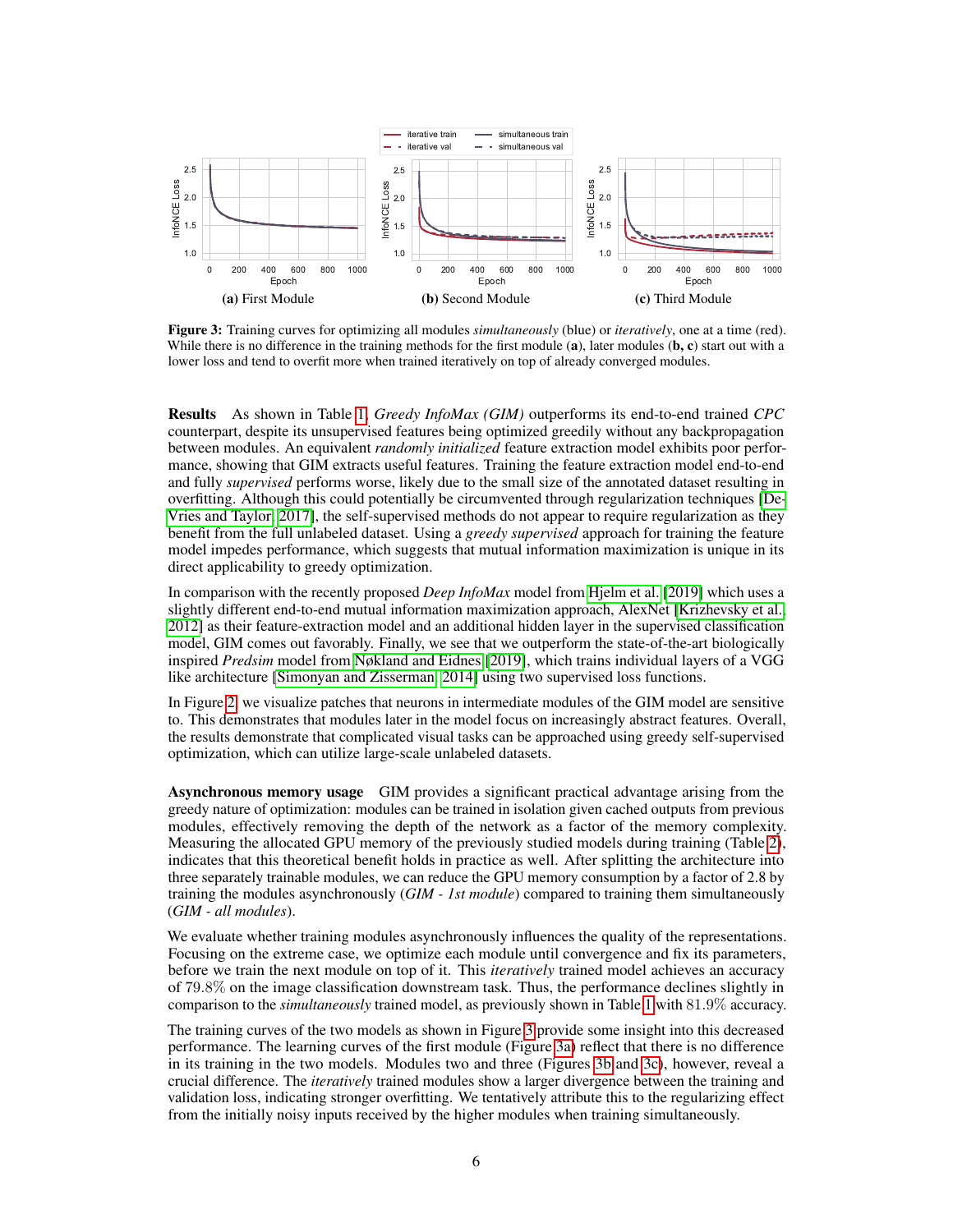Table 3: Results for classifying speaker identity and phone labels in the LibriSpeech dataset. All models use the same audio input sizes and the same architecture. Greedy InfoMax creates representations that are useful for audio classification tasks despite its greedy training and lack of a global objective.

<span id="page-6-0"></span>

| Method                      | Phone<br>Classification<br>Accuracy $(\%)$ | Speaker<br>Classification<br>Accuracy $(\%)$ |
|-----------------------------|--------------------------------------------|----------------------------------------------|
| Randomly initialized b      | 27.6                                       | 1.9                                          |
| MFCC features b             | 39.7                                       | 17.6                                         |
| Supervised                  | 77.7                                       | 98.9                                         |
| Greedy Supervised           | 73.4                                       | 98.7                                         |
| CPC [Oord et al., 2018] $a$ | 64.9                                       | 99.6                                         |
| Greedy InfoMax (GIM)        | 62.5                                       | 99.4                                         |

*a* In the original implementation, [Oord et al. \[2018\]](#page-11-0) achieved 64.6% for the phone and 97.4% for the speaker classification task.  $<sup>b</sup>$  Baseline results from [Oord et al. \[2018\]](#page-11-0).</sup>

#### 4.2 Audio

We evaluate GIM in the audio domain on the sequence-global task of *speaker* classification and the local task of *phone* classification (distinct phonetic sounds that make up pronunciations of words). These two tasks are interesting for self-supervised representation learning as the former requires representations that discriminate speakers but are invariant to content, while the latter requires the opposite. Strong performance on both tasks thus suggests strong generalization and disentanglement.

Experimental Details We follow the setup of [Oord et al. \[2018\]](#page-11-0) unless specified otherwise and use a 100-hour subset of the publicly available LibriSpeech dataset [\[Panayotov et al., 2015\]](#page-11-8). It contains the utterances of 251 different speakers with aligned phone labels divided into 41 classes. These phone labels were provided by [Oord et al. \[2018\]](#page-11-0) who obtained them by force-aligning phone sequences using the Kaldi toolkit [\[Povey et al., 2011\]](#page-11-9) and pre-trained models on Librispeech [\[Panayotov, 2014\]](#page-11-10). We first train the self-supervised model consisting of five convolutional layers and one autoregressive module, a single-layer gated recurrent unit (GRU). After convergence, a linear multi-class classifier is trained on top of the context-aggregate representation  $c^M$  without fine-tuning the representations. Remaining implementation details are presented in Appendix A.2.

Results Following Table [3,](#page-6-0) we analyze the performance of models on phone and speaker classification accuracy. *Randomly initialized* features perform poorly, demonstrating that both tasks require complex representations. The traditional, hand-engineered *MFCC features* are commonly used in speech recognition systems [\[Ganchev et al., 2005\]](#page-9-9), and improve over the random features, but provide limited linear separability on both tasks. On the speaker classification task, *CPC* and *GIM* outperform the *supervised* baselines despite their feature models having been trained without labels, and GIM without end-to-end backpropagation. In this setting, both *GIM* and *Greedy Supervised*, where individual layers are trained greedily with a supervised loss function, achieve similar results to their respective end-to-end trained counterparts (*CPC* and *Supervised*). When classifying phones, *CPC* does not reach the supervised performance (64.9% versus 77.7%). *GIM* achieves 62.5%, while *Greedy Supervised* accomplishes 73.4%. Thus, in contrast to the vision experiments (Section [4.1\)](#page-4-1), we see similar differences in performance between the greedily trained models (*GIM* and *Greedy Supervised*) when compared to their respective end-to-end optimized counterparts (*CPC* and *Supervised*).

Overall, the discrepancy between better-than-supervised performance on the speaker task and lessthan-optimal performance on the phone task suggests that GIM and CPC are biased towards extracting sequence-global features.

Ablation study The local greedy training enabled by GIM provides a step towards biologically plausible optimization and improves memory efficiency. However, the autoregressive module  $q_{\alpha r}$ aggregates its inputs over multiple patches and employs Backpropagation Through Time (BPTT), which puts a damper on both benefits. In Table [4,](#page-7-0) we present results on the performance of ablated models that restrict the flow of gradients through time.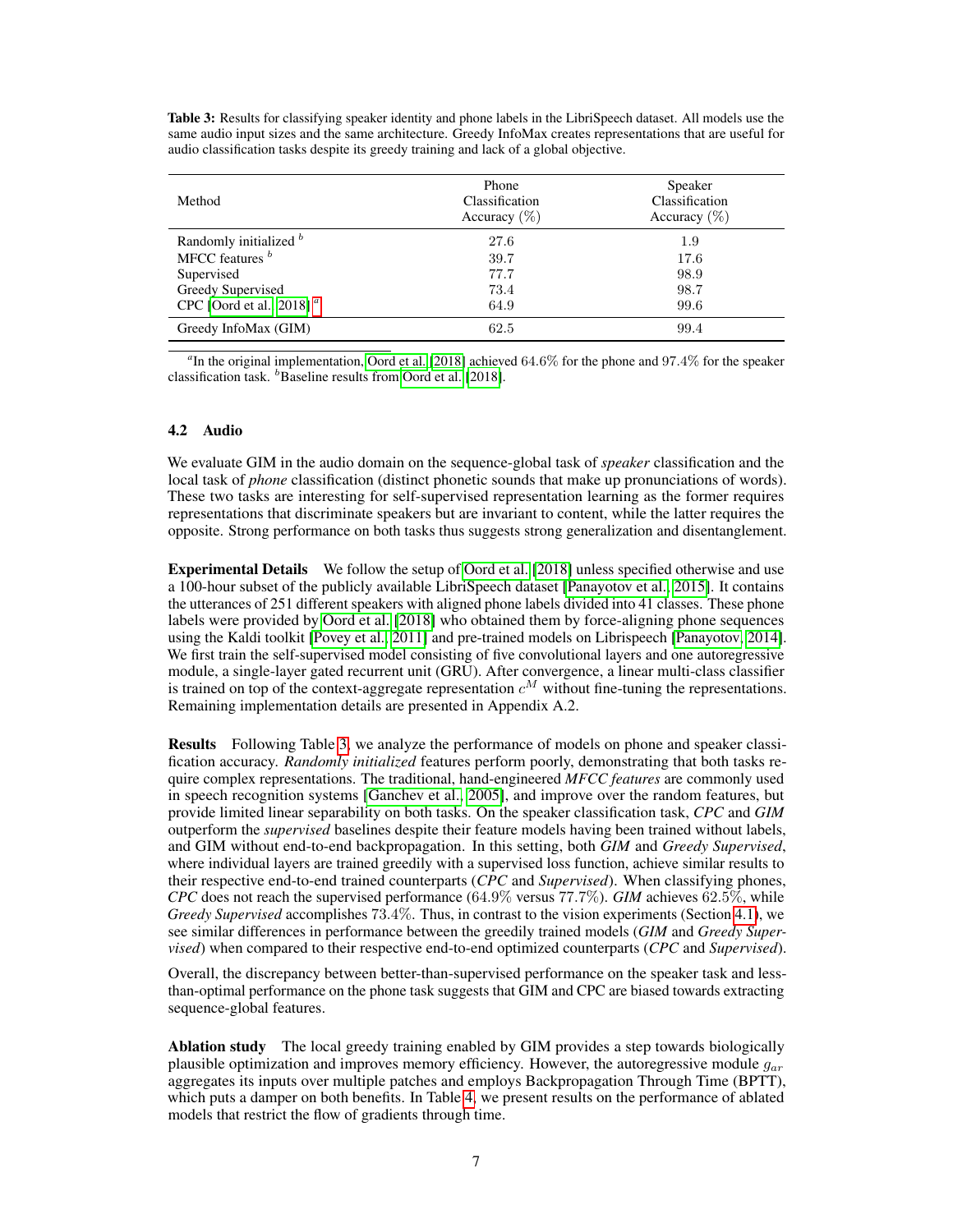<span id="page-7-0"></span>

Table 4: Ablation studies on the LibriSpeech dataset for removing the biologically implausible and memoryheavy backpropagation through time.

Figure 4: Speaker Classification error rates on a log scale (lower is better) for intermediate representations (layers 1 to 5), as well as for the final representation created by the autoregressive layer (corresponding to the results in Table [3\)](#page-6-0).

In order to limit the flow of gradients through time, we modify the autoregressive module. In general, the autoregressive module  $g_{ar}$  takes the current input  $z_t$ , as well as the hidden state of the previous time-step  $h_{t-1}$ , in order to produce its output  $c_t$ , i.e.  $c_t = g_{ar}(z_t, h_{t-1})$  (omitting the module-index  $m$  here for brevity). In the standard GIM model, we block the flow of gradients to the previous module, such that  $c_t = g_{ar}$  (GradientBlock( $z_t$ ),  $h_{t-1}$ ). In the ablation *GIM without BPTT*, we remove BPTT by blocking the flow of gradients between time-steps, such that  $c_t$  = gar(GradientBlock(zt), GradientBlock(ht−1)). For the ablation *GIM without* gar, we remove the autoregressive module entirely. Here, the linear classifier is applied to the representation created by the last encoding module (i.e.  $z_t$ ).

In Table [4,](#page-7-0) we present the performance of the ablated models. Together, these two ablations indicate a crucial difference between the tested downstream tasks. For the phone classification task, we see a steady decline of the performance when we reduce the modeling of temporal dependencies, indicating their importance for solving this task. When classifying the speaker identity, reducing the modeling of temporal dependencies in the ablated models barely influences their performance.

Together with the image classification results from Section [4.1,](#page-4-1) where no autoregressive module was employed either, this indicates that the GIM approach performs best on downstream tasks where temporal or context dependencies do not need to be modeled by an autoregressive module. In these settings, GIM can outperform the CPC model, which makes use of end-to-end backpropagation, a global objective, and BPTT.

Intermediate module representations The greedy layer-wise training of GIM allows us to train arbitrarily deep models without ever running into a memory constraint. We investigate how the created representations develop in each individual module by training a linear classifier on top of each module and measuring their performance on the speaker classification task. With results presented in Figure [4,](#page-7-0) we first observe that each GIM module improves upon the representations of their predecessor. Interestingly, CPC exhibits similar performance in intermediate modules despite these modules relying solely on the error signal from the global loss function on the last module. This is in stark contrast with the supervised end-to-end model, whose intermediate layers lag behind their greedily trained counterparts. This suggests that, in contrast to the supervised loss, the InfoMax principle "stacks well", such that the greedy, iterative application of the InfoNCE loss performs similar to its global application.

## 5 Related Work

We have studied the effectiveness of the self-supervised CPC approach [\[Hénaff et al., 2019,](#page-9-6) [Oord](#page-11-0) [et al., 2018\]](#page-11-0) when applied to gradient-isolated modules, freeing the method from end-to-end backpropagation. There are a number of optimization algorithms that eliminate the need for backpropagation altogether [\[Balduzzi et al., 2015,](#page-9-10) [Kohan et al., 2018,](#page-10-9) [Lee et al., 2015,](#page-10-10) [Lillicrap et al., 2016,](#page-10-11) [Ororbia et al., 2018,](#page-11-11) [Scellier and Bengio, 2017,](#page-11-12) [Xiao et al., 2019\]](#page-12-1). In contrast to our method, these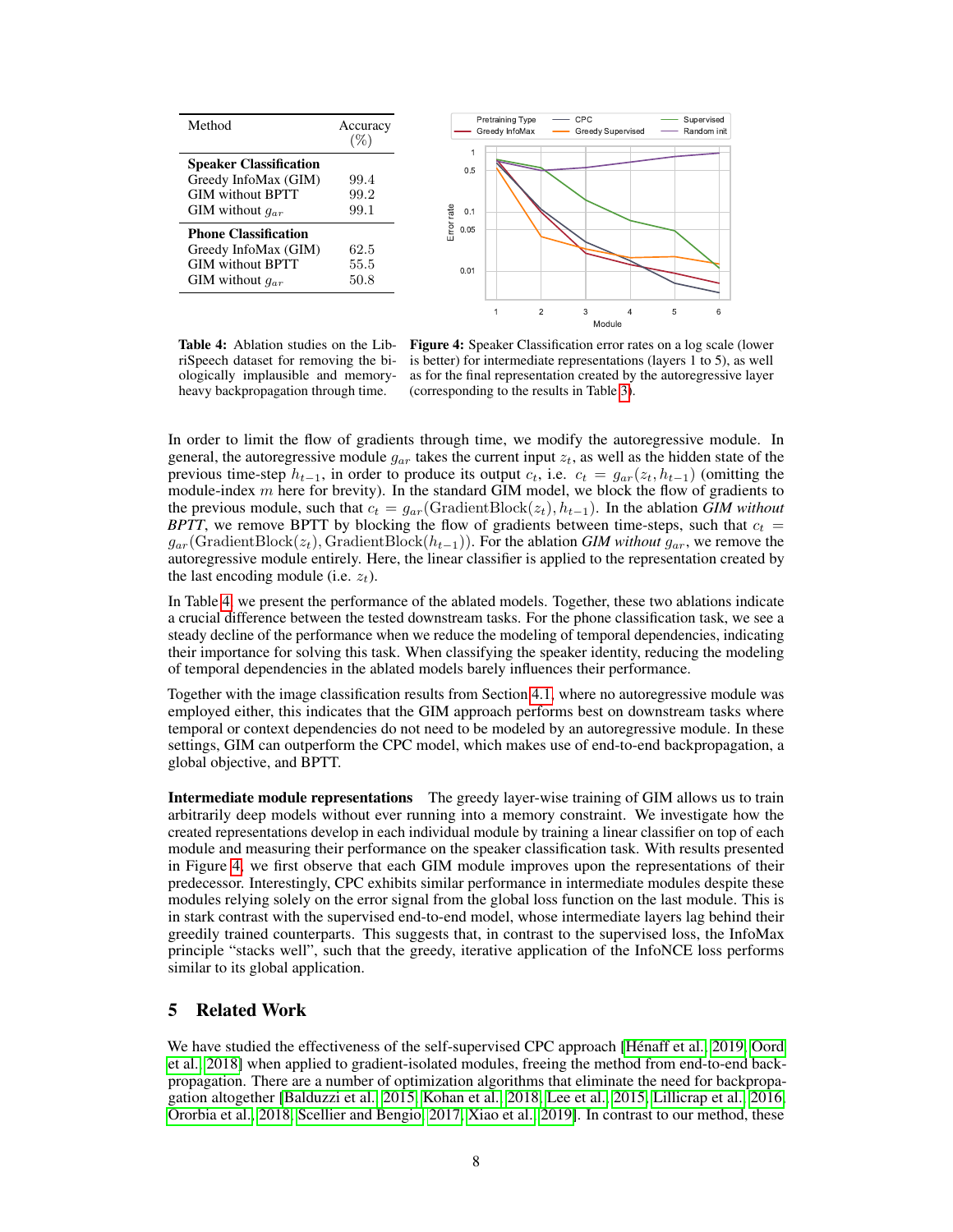methods employ a global supervised loss function and focus on finding more biologically plausible ways to assign credit to neurons.

A recently published work by [Nøkland and Eidnes \[2019\]](#page-11-6) likewise demonstrates that backpropagationfree layer-wise training is possible. Their similarity loss might be vaguely interpreted as another way of enforcing clustered representations. However, while our method achieves this entirely in a selfsupervised fashion by clustering temporally or spatially nearby inputs, their similarity loss groups representations based on their class labels. Likewise, [Belilovsky et al. \[2019\]](#page-9-11) showed that greedy layer-wise training with a supervised loss can scale to ImageNet. In an attempt to validate information bottleneck theory, [Elad et al. \[2018\]](#page-9-12) develop a supervised, layer-wise training method that maximizes the mutual information between the outputs of a layer and the target whilst minimizing the mutual information between the inputs and outputs. In contrast to our proposal, these methods all rely on labeled data.

[Jaderberg et al.](#page-10-3) [\[2017\]](#page-10-3) develop decoupled neural interfaces, which enjoy the same asynchronous training benefits as Greedy InfoMax (GIM), but achieve this by taking an end-to-end supervised loss and locally predicting its gradients. [Bengio et al. \[2007\]](#page-9-13), [Hinton et al. \[2006\]](#page-9-14) focus on deep belief networks and propose a greedy layer-wise unsupervised pretraining method based on Restricted Boltzmann Machine principles, followed by optimizing globally using a supervised loss. [Lee et al.](#page-10-12) [\[2009\]](#page-10-12) use convolutional deep belief networks for unsupervised pretraining on the TIMIT audio dataset and then evaluate their performance by training supervised classifiers on top. [Gao et al.](#page-9-15) [\[2018\]](#page-9-15), [Ver Steeg and Galstyan](#page-12-2) [\[2015\]](#page-12-2) explore total correlation explanation, which is related to mutual information maximization, and show that it can be applied for layer-by-layer training.

Several recent works investigated the utilization of mutual information maximization in a representation learning setting [\[Belghazi et al., 2018,](#page-9-16) [Hjelm et al., 2019,](#page-9-2) [McAllester, 2018,](#page-10-13) [Oord et al., 2018\]](#page-11-0). [Poole et al. \[2018\]](#page-11-3) analyse these recent works under a common framework and highlight that InfoNCE exhibits low variance at a cost of high bias and propose new lower bounds that allow for balancing this bias/variance trade-off. However, the analysis of these improved bounds in the context of interpatch mutual information optimization remains in order, and thus we focus on the original CPC InfoNCE loss to bias the learned representations towards slow features [\[Wiskott and Sejnowski, 2002\]](#page-12-0).

Outside the information-theoretic framework, context prediction methods have been explored for unsupervised representation learning. A prominent approach in language processing is Word2Vec [\[Mikolov et al., 2013\]](#page-11-13), in which a word is directly predicted given its context (continuous skip-gram). Likewise, [Doersch et al.](#page-9-17) [\[2015\]](#page-9-17) study such an approach for the visual domain. Similarly, graph neural networks use contrastive principles to learn unsupervised node embeddings based on their neighbors [\[Kipf and Welling, 2016,](#page-10-14) [Nickel et al., 2011,](#page-11-14) [2015,](#page-11-15) [Perozzi et al., 2014,](#page-11-16) Veličković et al., [2018\]](#page-12-3). Noise contrastive estimation has also been explored for independent component analysis [\[Hyvarinen](#page-10-4) [and Morioka, 2016,](#page-10-4) [2017,](#page-10-15) [Hyvarinen et al., 2018\]](#page-10-16). [Schmidhuber](#page-11-17) [\[1992\]](#page-11-17) proposes a method where individual features are minimized such that they cannot be predicted from other features, forcing them to extract independent factors that carry statistical information, at the risk of neurons latching onto local independent noise sources in the input.

# 6 Conclusion

We presented Greedy InfoMax, a novel self-supervised greedy learning approach. The relatively strong performance demonstrates that deep neural networks do not necessarily require end-to-end backpropagation of a supervised loss on perceptual tasks. Our proposal enables greedy self-supervised training, which makes the model less vulnerable to overfitting, reduces the vanishing gradient problem and enables memory-efficient asynchronous distributed training. While the biological plausibility of our proposal is limited by the use of negative samples and within-module backpropagation, the results provide evidence that the theorized self-organization in biological perceptual networks is at least feasible and effective in artificial networks, providing food for thought on the credit assignment discussion in perceptual networks [\[Bengio et al., 2015,](#page-9-18) [Linsker, 1988\]](#page-10-5).

## Acknowledgments

We thank Jorn Peters, Marco Federici, Rudy Corona, Pascal Esser, Joop Pascha and the anonymous reviewers for their insightful comments. This research was supported by Philips Research and the NVIDIA GPU Grant.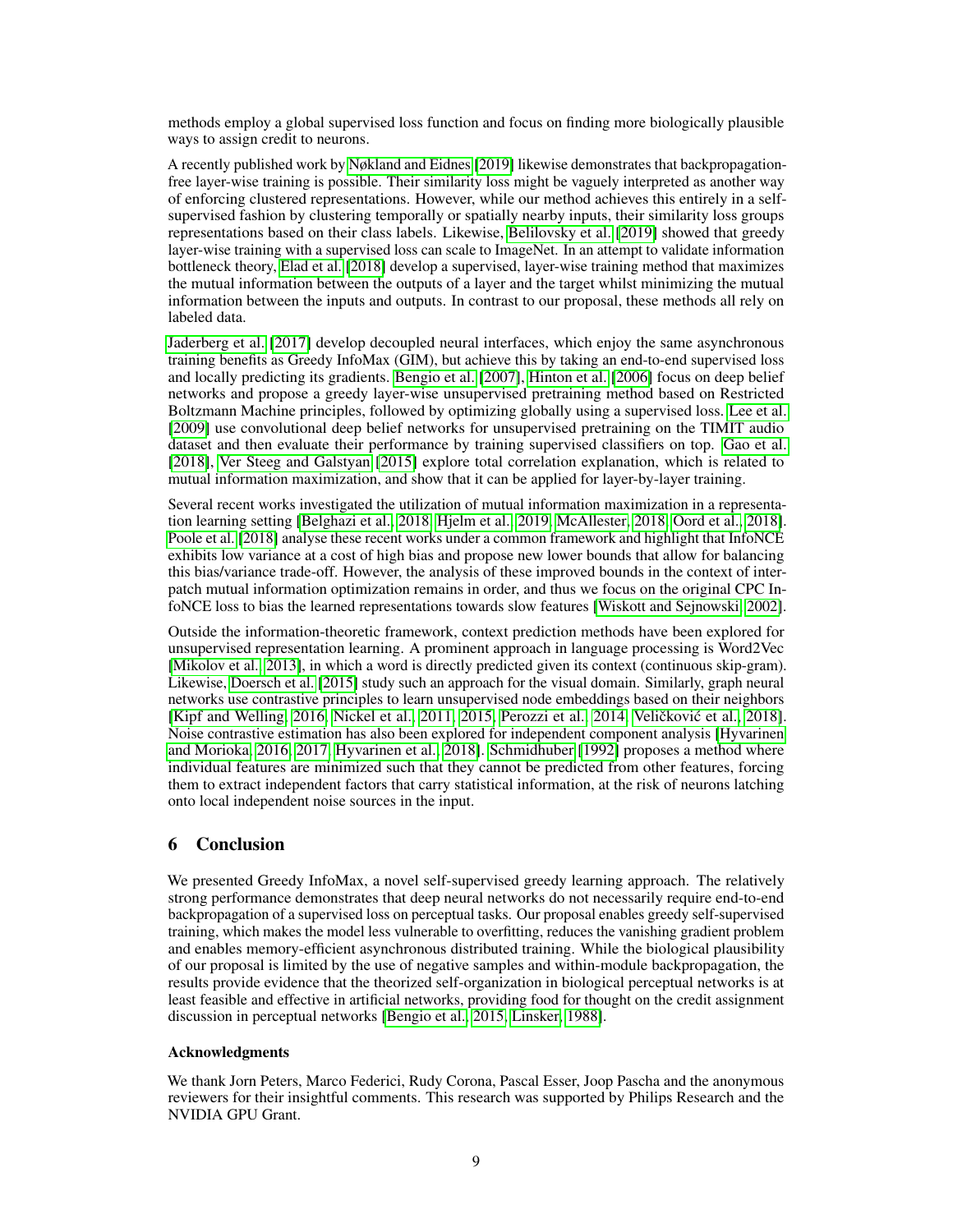#### References

- <span id="page-9-10"></span>David Balduzzi, Hastagiri Vanchinathan, and Joachim Buhmann. Kickback cuts backprop's red-tape: biologically plausible credit assignment in neural networks. In Twenty-Ninth AAAI Conference on Artificial Intelligence, 2015.
- <span id="page-9-16"></span>Mohamed Ishmael Belghazi, Aristide Baratin, Sai Rajeshwar, Sherjil Ozair, Yoshua Bengio, Devon Hjelm, and Aaron Courville. Mutual information neural estimation. In International Conference on Machine Learning, pages 530–539, 2018.
- <span id="page-9-11"></span>Eugene Belilovsky, Michael Eickenberg, and Edouard Oyallon. Greedy layerwise learning can scale to imagenet. In International Conference on Machine Learning, pages 583–593, 2019.
- <span id="page-9-13"></span>Yoshua Bengio, Pascal Lamblin, Dan Popovici, and Hugo Larochelle. Greedy layer-wise training of deep networks. In Advances in neural information processing systems, pages 153–160, 2007.
- <span id="page-9-18"></span>Yoshua Bengio, Dong-Hyun Lee, Jorg Bornschein, Thomas Mesnard, and Zhouhan Lin. Towards biologically plausible deep learning. arXiv preprint arXiv:1502.04156, 2015.
- <span id="page-9-1"></span>Natalia Caporale and Yang Dan. Spike timing–dependent plasticity: a hebbian learning rule. Annual Review of Neuroscience, 31:25–46, 2008.
- <span id="page-9-7"></span>Adam Coates, Andrew Ng, and Honglak Lee. An analysis of single-layer networks in unsupervised feature learning. In Proceedings of the fourteenth international conference on artificial intelligence and statistics, pages 215–223, 2011.
- <span id="page-9-0"></span>Francis Crick. The recent excitement about neural networks. Nature, 337(6203):129–132, 1989.
- <span id="page-9-8"></span>Terrance DeVries and Graham W Taylor. Improved regularization of convolutional neural networks with cutout. arXiv preprint arXiv:1708.04552, 2017.
- <span id="page-9-17"></span>Carl Doersch, Abhinav Gupta, and Alexei A Efros. Unsupervised visual representation learning by context prediction. In Proceedings of the IEEE International Conference on Computer Vision, pages 1422–1430, 2015.
- <span id="page-9-12"></span>Adar Elad, Doron Haviv, Yochai Blau, and Tomer Michaeli. The effectiveness of layer-by-layer training using the information bottleneck principle. OpenReview, 2018.
- <span id="page-9-4"></span>Karl Friston. The free-energy principle: a unified brain theory? Nature reviews neuroscience, 11(2): 127, 2010.
- <span id="page-9-9"></span>Todor Ganchev, Nikos Fakotakis, and George Kokkinakis. Comparative evaluation of various mfcc implementations on the speaker verification task. In Proceedings of the SPECOM, volume 1, pages 191–194, 2005.
- <span id="page-9-15"></span>Shuyang Gao, Rob Brekelmans, Greg Ver Steeg, and Aram Galstyan. Auto-encoding total correlation explanation. arXiv preprint arXiv:1802.05822, 2018.
- <span id="page-9-3"></span>Michael Gutmann and Aapo Hyvärinen. Noise-contrastive estimation: A new estimation principle for unnormalized statistical models. In Proceedings of the Thirteenth International Conference on Artificial Intelligence and Statistics, pages 297–304, 2010.
- <span id="page-9-5"></span>Kaiming He, Xiangyu Zhang, Shaoqing Ren, and Jian Sun. Identity mappings in deep residual networks. In European conference on computer vision, pages 630–645. Springer, 2016.
- <span id="page-9-6"></span>Olivier J Hénaff, Ali Razavi, Carl Doersch, SM Eslami, and Aaron van den Oord. Data-efficient image recognition with contrastive predictive coding. arXiv preprint arXiv:1905.09272, 2019.
- <span id="page-9-14"></span>Geoffrey E Hinton, Simon Osindero, and Yee-Whye Teh. A fast learning algorithm for deep belief nets. Neural computation, 18(7):1527–1554, 2006.
- <span id="page-9-2"></span>R Devon Hjelm, Alex Fedorov, Samuel Lavoie-Marchildon, Karan Grewal, Adam Trischler, and Yoshua Bengio. Learning deep representations by mutual information estimation and maximization. Proceedings of the 7th International Conference on Learning Representations, 2019.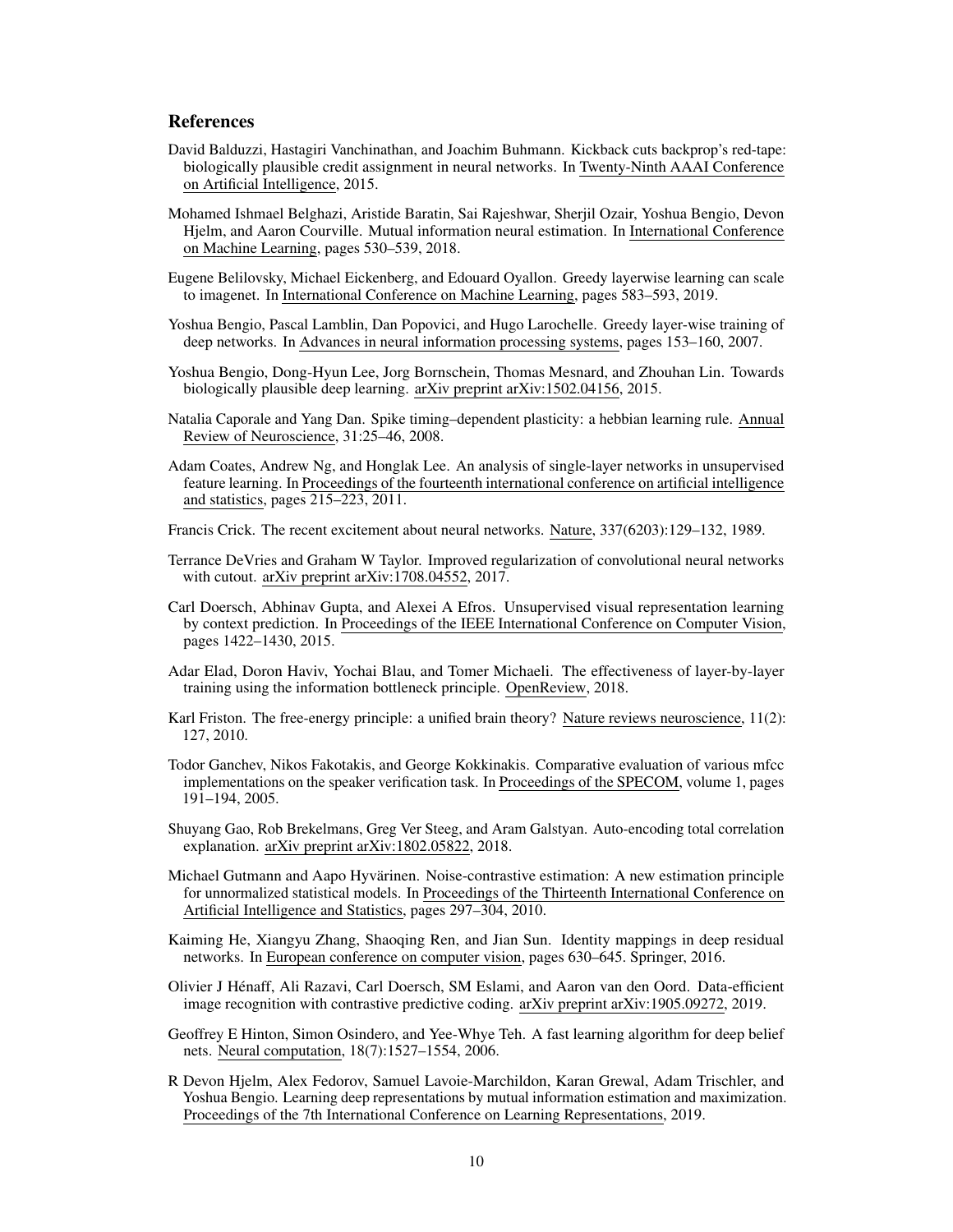- <span id="page-10-6"></span>Weihua Hu, Takeru Miyato, Seiya Tokui, Eiichi Matsumoto, and Masashi Sugiyama. Learning discrete representations via information maximizing self-augmented training. In Proceedings of the 34th International Conference on Machine Learning-Volume 70, pages 1558–1567. JMLR. org, 2017.
- <span id="page-10-4"></span>Aapo Hyvarinen and Hiroshi Morioka. Unsupervised feature extraction by time-contrastive learning and nonlinear ica. In Advances in Neural Information Processing Systems, pages 3765–3773, 2016.
- <span id="page-10-15"></span>Aapo Hyvarinen and Hiroshi Morioka. Nonlinear ICA of Temporally Dependent Stationary Sources. In Aarti Singh and Jerry Zhu, editors, Proceedings of the 20th International Conference on Artificial Intelligence and Statistics, volume 54 of Proceedings of Machine Learning Research, pages 460–469, Fort Lauderdale, FL, USA, 2017. PMLR.
- <span id="page-10-16"></span>Aapo Hyvarinen, Hiroaki Sasaki, and Richard E Turner. Nonlinear ICA using auxiliary variables and generalized contrastive learning. May 2018.
- <span id="page-10-8"></span>Sergey Ioffe and Christian Szegedy. Batch normalization: Accelerating deep network training by reducing internal covariate shift. arXiv preprint arXiv:1502.03167, 2015.
- <span id="page-10-2"></span>Jörn-Henrik Jacobsen, Arnold Smeulders, and Edouard Oyallon. i-revnet: Deep invertible networks. arXiv preprint arXiv:1802.07088, 2018.
- <span id="page-10-3"></span>Max Jaderberg, Wojciech Marian Czarnecki, Simon Osindero, Oriol Vinyals, Alex Graves, David Silver, and Koray Kavukcuoglu. Decoupled neural interfaces using synthetic gradients. In Proceedings of the 34th International Conference on Machine Learning-Volume 70, pages 1627– 1635, 2017.
- Diederik P Kingma and Jimmy Ba. Adam: A method for stochastic optimization. arXiv preprint arXiv:1412.6980, 2014.
- <span id="page-10-14"></span>Thomas N Kipf and Max Welling. Variational graph auto-encoders. In NIPS Workshop on Bayesian Deep Learning, 2016.
- <span id="page-10-9"></span>Adam A Kohan, Edward A Rietman, and Hava T Siegelmann. Error forward-propagation: Reusing feedforward connections to propagate errors in deep learning. arXiv preprint arXiv:1808.03357, 2018.
- <span id="page-10-7"></span>Andreas Krause, Pietro Perona, and Ryan G Gomes. Discriminative clustering by regularized information maximization. In Advances in neural information processing systems, pages 775–783, 2010.
- <span id="page-10-0"></span>Alex Krizhevsky, Ilya Sutskever, and Geoffrey E Hinton. Imagenet classification with deep convolutional neural networks. In Advances in neural information processing systems, pages 1097–1105, 2012.
- <span id="page-10-10"></span>Dong-Hyun Lee, Saizheng Zhang, Asja Fischer, and Yoshua Bengio. Difference target propagation. In Joint european conference on machine learning and knowledge discovery in databases, pages 498–515. Springer, 2015.
- <span id="page-10-12"></span>Honglak Lee, Peter Pham, Yan Largman, and Andrew Y Ng. Unsupervised feature learning for audio classification using convolutional deep belief networks. In Advances in neural information processing systems, pages 1096–1104, 2009.
- <span id="page-10-11"></span>Timothy P Lillicrap, Daniel Cownden, Douglas B Tweed, and Colin J Akerman. Random synaptic feedback weights support error backpropagation for deep learning. Nature communications, 7: 13276, 2016.
- <span id="page-10-5"></span>Ralph Linsker. Self-organization in a perceptual network. Computer, 21(3):105–117, 1988.
- <span id="page-10-1"></span>Adam H Marblestone, Greg Wayne, and Konrad P Kording. Toward an integration of deep learning and neuroscience. Frontiers in computational neuroscience, 10:94, 2016.

<span id="page-10-13"></span>David McAllester. Information theoretic co-training. arXiv preprint arXiv:1802.07572, 2018.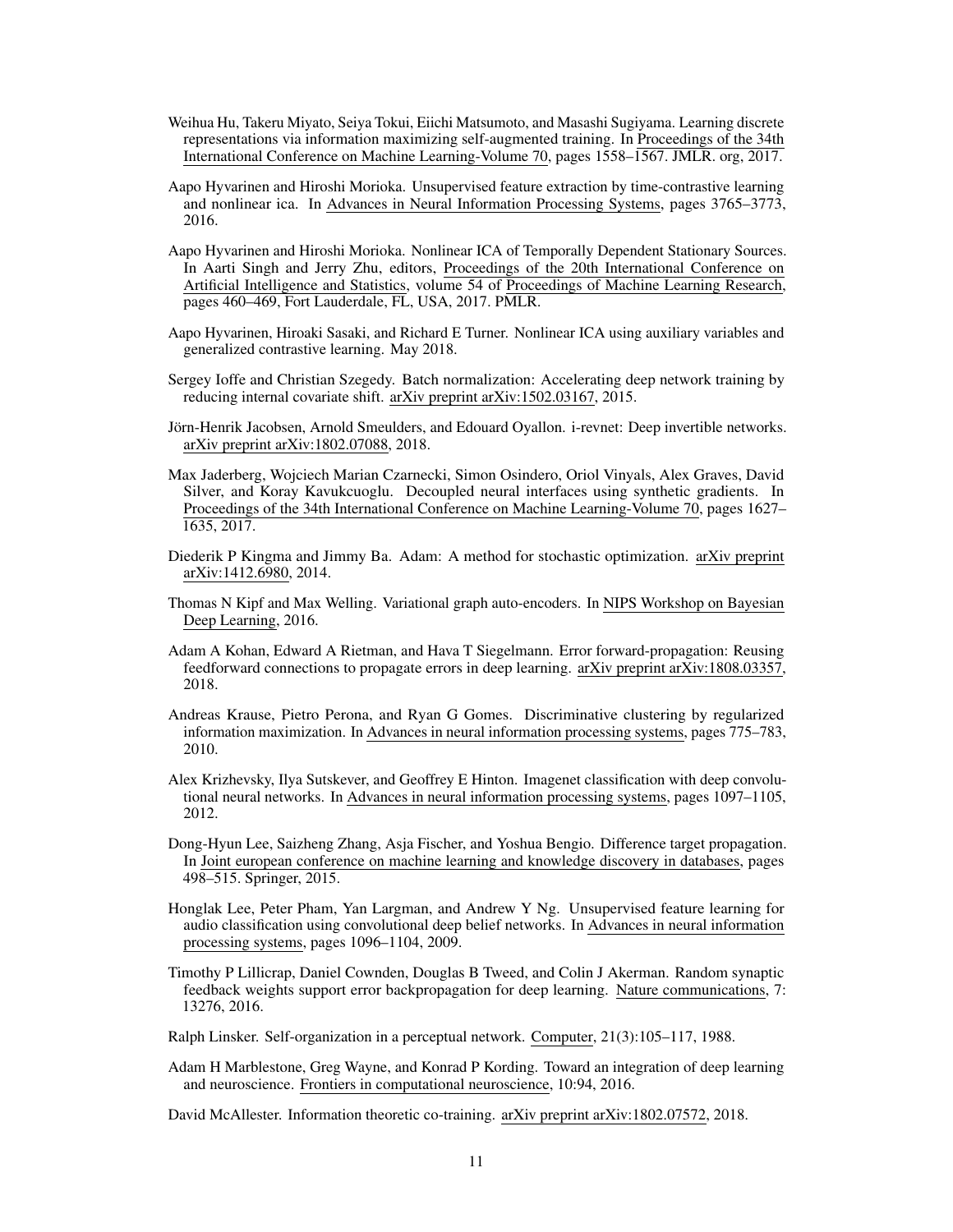- <span id="page-11-13"></span>Tomas Mikolov, Ilya Sutskever, Kai Chen, Greg S Corrado, and Jeff Dean. Distributed representations of words and phrases and their compositionality. In Advances in neural information processing systems, pages 3111–3119, 2013.
- <span id="page-11-14"></span>Maximilian Nickel, Volker Tresp, and Hans-Peter Kriegel. A three-way model for collective learning on multi-relational data. In Proceedings of the International Conference on Machine Learning, volume 11, pages 809–816, 2011.
- <span id="page-11-15"></span>Maximilian Nickel, Kevin Murphy, Volker Tresp, and Evgeniy Gabrilovich. A review of relational machine learning for knowledge graphs. Proceedings of the IEEE, 104(1):11–33, 2015.
- <span id="page-11-6"></span>Arild Nøkland and Lars Hiller Eidnes. Training neural networks with local error signals. In Proceedings of the 36th International Conference on Machine Learning, 2019.
- <span id="page-11-0"></span>Aaron van den Oord, Yazhe Li, and Oriol Vinyals. Representation learning with contrastive predictive coding. arXiv preprint arXiv:1807.03748, 2018.
- <span id="page-11-11"></span>Alexander G Ororbia, Ankur Mali, Daniel Kifer, and C Lee Giles. Conducting credit assignment by aligning local representations. arXiv preprint arXiv:1803.01834, 2018.
- <span id="page-11-4"></span>Stephanie E Palmer, Olivier Marre, Michael J Berry, and William Bialek. Predictive information in a sensory population. Proceedings of the National Academy of Sciences, 112(22):6908–6913, 2015.
- <span id="page-11-10"></span>Vassil Panayotov. Kaldi pretrained model on LibriSpeech SAT and DNN. [http://www.kaldi-asr.](http://www.kaldi-asr.org/downloads/build/6/trunk/egs/librispeech/ ) [org/downloads/build/6/trunk/egs/librispeech/](http://www.kaldi-asr.org/downloads/build/6/trunk/egs/librispeech/ ), 2014. [Online; accessed 29-July-2019].
- <span id="page-11-8"></span>Vassil Panayotov, Guoguo Chen, Daniel Povey, and Sanjeev Khudanpur. Librispeech: an asr corpus based on public domain audio books. In 2015 IEEE International Conference on Acoustics, Speech and Signal Processing (ICASSP), pages 5206–5210. IEEE, 2015.
- Adam Paszke, Sam Gross, Soumith Chintala, Gregory Chanan, Edward Yang, Zachary DeVito, Zeming Lin, Alban Desmaison, Luca Antiga, and Adam Lerer. Automatic differentiation in pytorch. 2017.
- <span id="page-11-16"></span>Bryan Perozzi, Rami Al-Rfou, and Steven Skiena. Deepwalk: Online learning of social representations. In Proceedings of the 20th ACM SIGKDD international conference on Knowledge discovery and data mining, pages 701–710. ACM, 2014.
- <span id="page-11-3"></span>Ben Poole, Sherjil Ozair, Aäron van den Oord, Alexander A Alemi, and George Tucker. On variational lower bounds of mutual information. In NeurIPS Workshop on Bayesian Deep Learning, 2018.
- <span id="page-11-9"></span>Daniel Povey, Arnab Ghoshal, Gilles Boulianne, Lukas Burget, Ondrej Glembek, Nagendra Goel, Mirko Hannemann, Petr Motlicek, Yanmin Qian, Petr Schwarz, et al. The kaldi speech recognition toolkit. In IEEE 2011 workshop on automatic speech recognition and understanding. IEEE Signal Processing Society, 2011.
- <span id="page-11-5"></span>Rajesh PN Rao and Dana H Ballard. Predictive coding in the visual cortex: a functional interpretation of some extra-classical receptive-field effects. Nature neuroscience, 2(1):79, 1999.
- <span id="page-11-2"></span>Tim Salimans and Yaroslav Bulatov. Gradient checkpointing, 2017.
- <span id="page-11-12"></span>Benjamin Scellier and Yoshua Bengio. Equilibrium propagation: bridging the gap between energybased models and backpropagation. Frontiers in computational neuroscience, 11:24, 2017.
- <span id="page-11-17"></span>Jürgen Schmidhuber. Learning factorial codes by predictability minimization. Neural Computation, 4(6):863–879, 1992.
- <span id="page-11-7"></span>Karen Simonyan and Andrew Zisserman. Very deep convolutional networks for large-scale image recognition. arXiv preprint arXiv:1409.1556, 2014.
- <span id="page-11-1"></span>Christian Szegedy, Wei Liu, Yangqing Jia, Pierre Sermanet, Scott Reed, Dragomir Anguelov, Dumitru Erhan, Vincent Vanhoucke, and Andrew Rabinovich. Going deeper with convolutions. In Proceedings of the IEEE conference on computer vision and pattern recognition, pages 1–9, 2015.